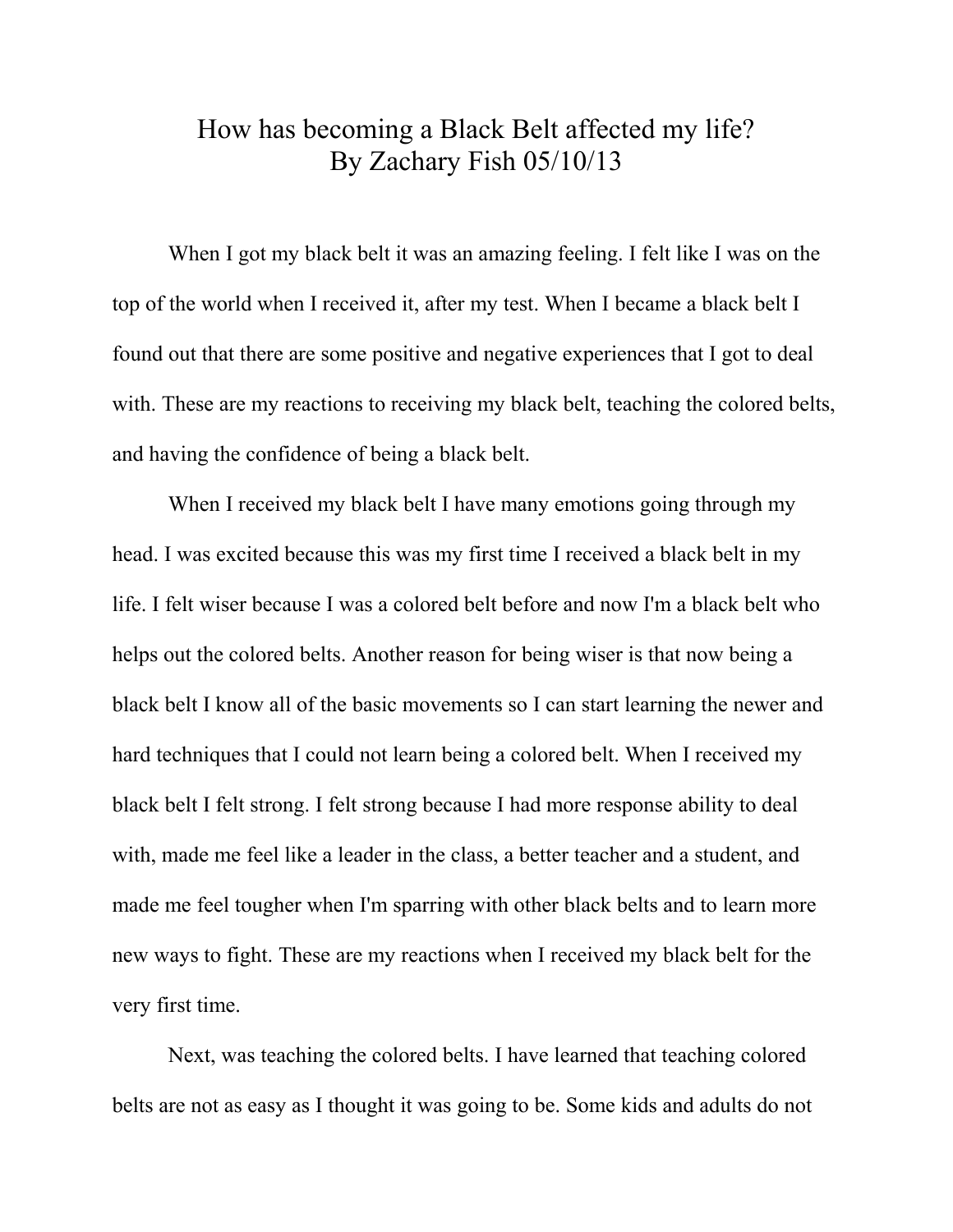want to even be there. Some of those people do not care about Tae Kwon Do; their parents are making them come. There are other kids and adults that are really want to be there and those people we will help them out anytime. Now, as a black belt, teaching is very important part in my career. When I am the teacher those colored belts are looking up at me to do my best and to show them the correct way. There is some pressure on me as the black belt to look good and to be smart when any colored belt asked me a question about a form, one steps, or breaking. Patience is a very important part when teaching anyone. If the teacher gets upset at the students it makes the teacher look bad and it does not help the students learn. The teacher patience is part of the job. Also, when teaching colored belts, I can remember my older forms better. Another reason why it is a hard being a teacher is when it is test time. As the teacher you are praying that your student will do their best and also to make the teacher look good. This is why teaching is harder than it looks.

Finally, how has being a black belt raised my confidence in my life? When I started Tae Kwon Do I was not a very confident person. Now, that I have my black belt, my confidence has increased a lot. I know that I can do anything I want to and get it done correctly. I have more confidence when I go to college. My confidence is now getting more challenging with hard moves in Tae Kwon Do, in college, and in life. Another confident experience I have is tournaments. When I first went to one I was so scared and my confidence was very low. As a black belt when I go to